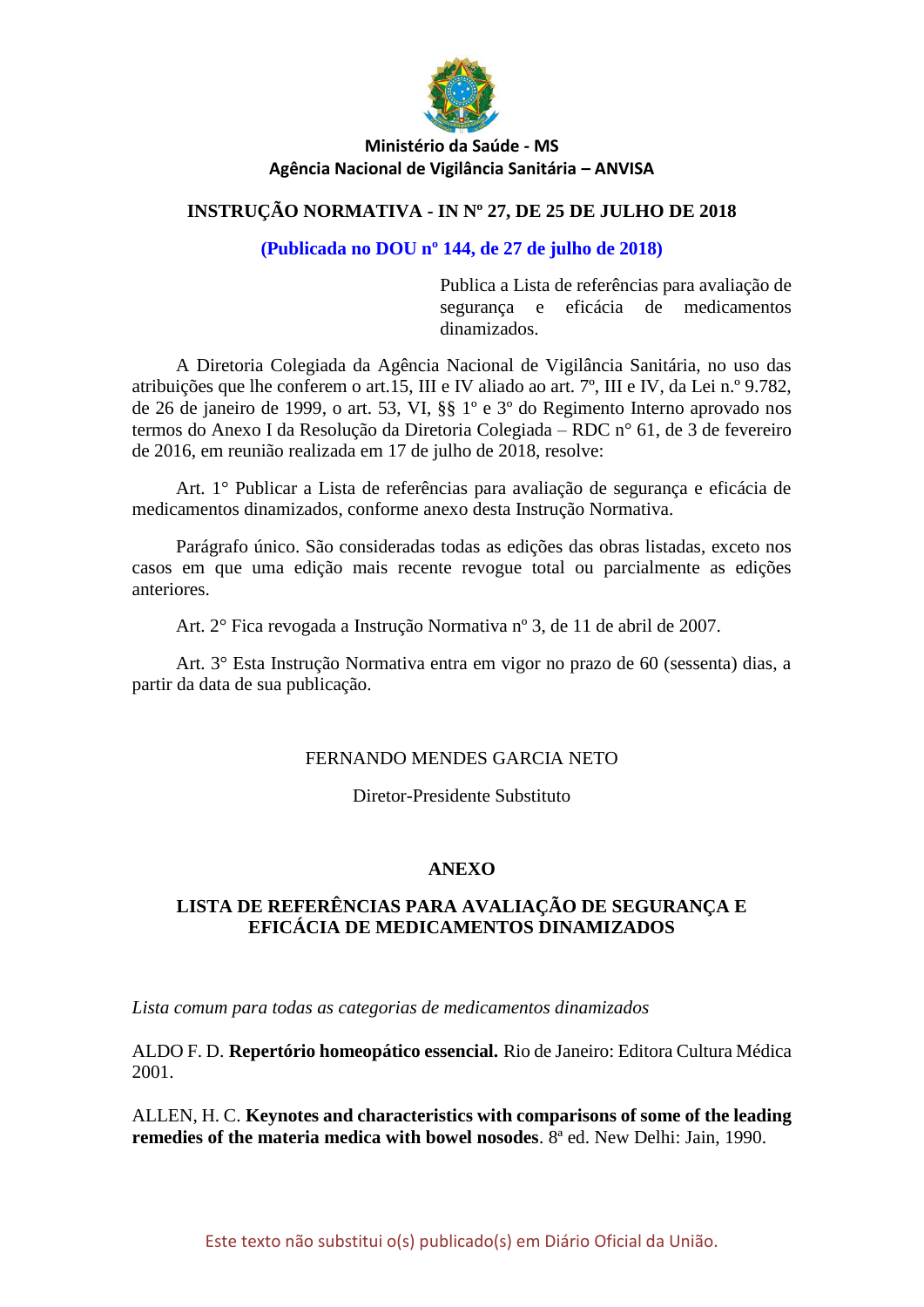

ALLEN, H. C. **Keynotes and characteristics with comparisons of some of the leading remedies of the materia medica: a Homoeopathic classic**. Wellingborough: Thorsons, 1978.

ALLEN, H. C. **Leitsymptome wichtiger mittel der homöopathischen materia medica**. Göttingen: Burgdorf, 1990.

ALLEN, H. C. **Nosoden. - 2. Aufl**. Berg: Barthel & Barthel, 1992.

ALLEN, H.C. **Sintomas-chave da matéria médica homeopática**. 2ª ed. São Paulo: Dynamis editorial, 2000.

ALLEN, H.C. **The materia medica of the Nosodes**. 2ª ed. New Delhi: B. Jain, 2004.

ALLEN, T. F. **Handbook of materia medica and homoeopathic therapeutics**. New Delhi: Jain, Repr. 1992.

ALLEN, T. F. **The encyclopedia of pure materia medica**. New York [u.a.]: Boericke & Tafel, 1874-1879.

ALLEN, T. F. **The encyclopedia of pure matéria médica**. New Delhi: Jain Publishers, 1982.

ANSHUTZ, E. P. **New and old forgotten remedies**. Indian Edition. New Delhi: Jain, Repr. 1991.

BANERJEA, S. K. **Synoptic memorizer of materia medica**. New Delhi: Jain, Repr. 1992. Vol. 2.

BANERJEE, N. K. **Realistic materia medica with therapeutic repertory**. New Delhi: Jain, Repr.1990.

BANERJEE, P. **Materia medica of indian drugs**. Howrah (India): Shiva, 1990.

BARTHEL, H. **Charakteristika homöopathischer arzneimittel.** Berg am Starnberger See: Barthel & Barthel, 1984.

BEISCH, K.; BLOESS, D. **Ein Wirksamkeitsnachweis homöopathischer medikamente am beispiel der nosoden: eine regelphysiologische studie im testgang der EAV**. Uelzen: Med. Lit. Verl. ges., 1979.

BERNEVILLE, F. DANO, G. **Nosodotherapy, isotherapy, opotherapy**. Pratap Homoeo Pharmacy & Clinic. New Delhi: Minerva [o.J.].

BLACKIE, M. G. **Classical Homoeopathy: repertory edition**. Beaconsfield: Beaconsfield, Repr. 1990.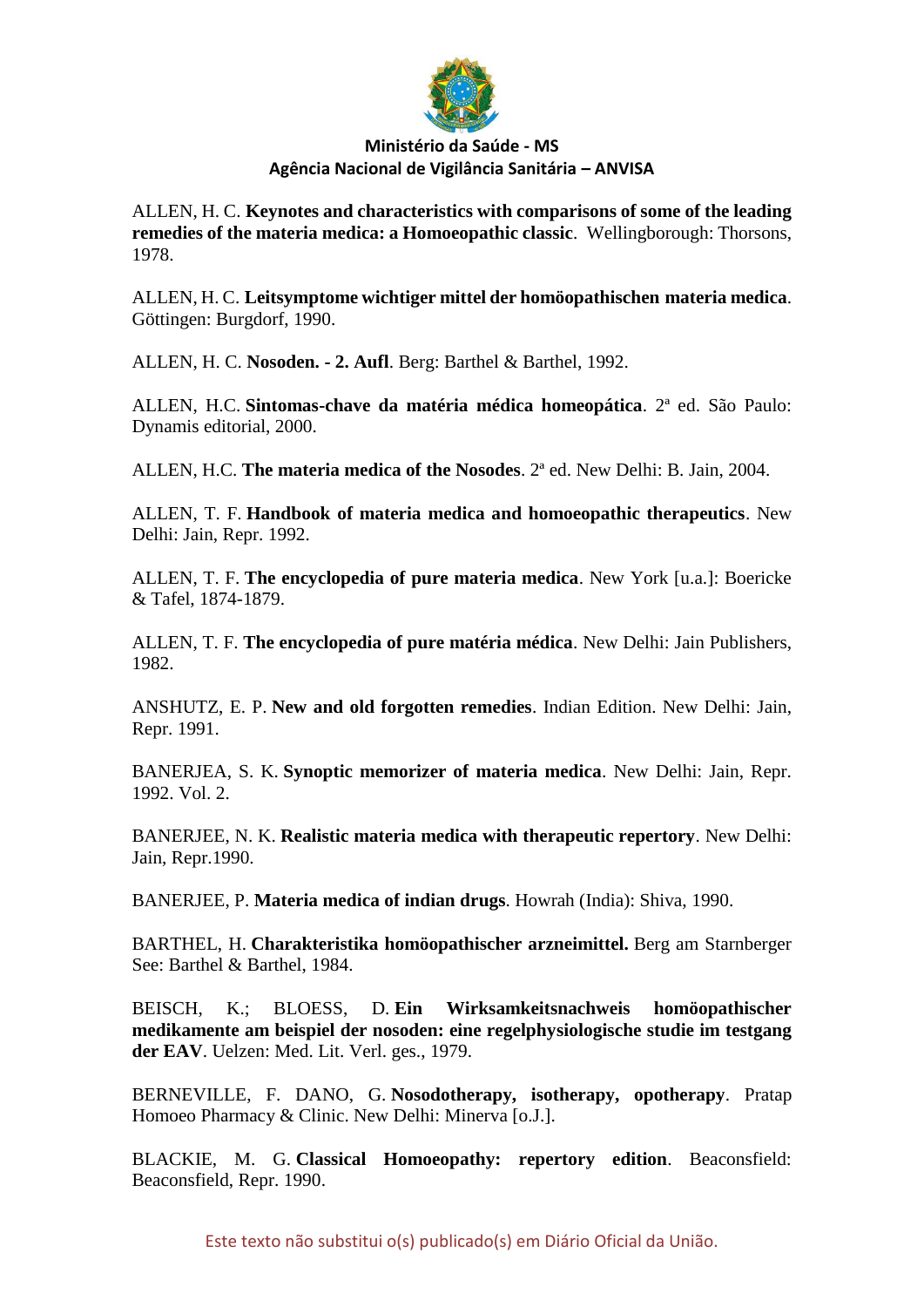

BOERICKE, O. E. **Materia medica with repertory & 50 homoeopathic indian drugs**. New Delhi: Jain, Repr. 1986.

BOERICKE, O. E. **Materia Medica with repertory: sides of the body & drug affinities.** New Delhi: Jain, Repr. 1976.

BOERICKE, W. **Homöopathische mittel und ihre wirkungen materia medica und repertorium**. Leer. Grundlagen u. Praxis, 1972.

BOERICKE, W. **Pocket Manual of Homeopathic Materia Medica**. New Delhi: Jain, 1927.

BOERICKE, W. O. **Manual de matéria médica homeopática**- **Tomo II.** 9ª ed. São Paulo: Robe Editorial, 2003.

BOGER, C. M. **A Synoptic key of the materia medica: a treatise for homoeopathic students.** New Dehli: Jain, Repr. 1993.

BRUNINI, C. R. D. **Repertório homeopático pediátrico**. São Paulo: Robe Editorial, 2003.

BUCHMANN, W. **Hahnemanns reine arzneimittellehre: grundlinien.** Heidelberg: Haug, 1983.

BUCK, H. **The outlines of materia medica and a clinical dictionary**. New Delhi: Jain, Repr. 1987.

BURT, W. H**. Characteristic materia medica**. New Delhi: Jain, Repr. 1985.

BURT, W. H. **Physiologial materia medica containing all that is known of the physical action of our remedies: together with their characteristic indications and pharmacology / William H. Burt**. Third Edition. New Delhi: Jain, Repr. 1994.

CAIRO, N. **Guia de medicina homeopática.** 21ª ed. São Paulo: Livraria Teixeira, 1991.

CANDEGABE, E. F. **Vergleichende homöopathische arzneimittellehre**. 2. Aufl. Göttingen: Burgdorf , 1994.

CHAKRAVARTY, A. **Homoeopathic drug personalities with therapeutics hints**. New Delhi: Jain, Repr. 1989.

CHARETTE, G. **Homöopathische arzneimittellehre für die praxis**. 4. Aufl. Stuttgart: Hippokrates, 1985.

CHARETTE, G. **Matéria médica explicada**: Revisão e adaptação de Prof. Dra. Anna Kossak- Romanach. São Paulo: El Cid, 1994.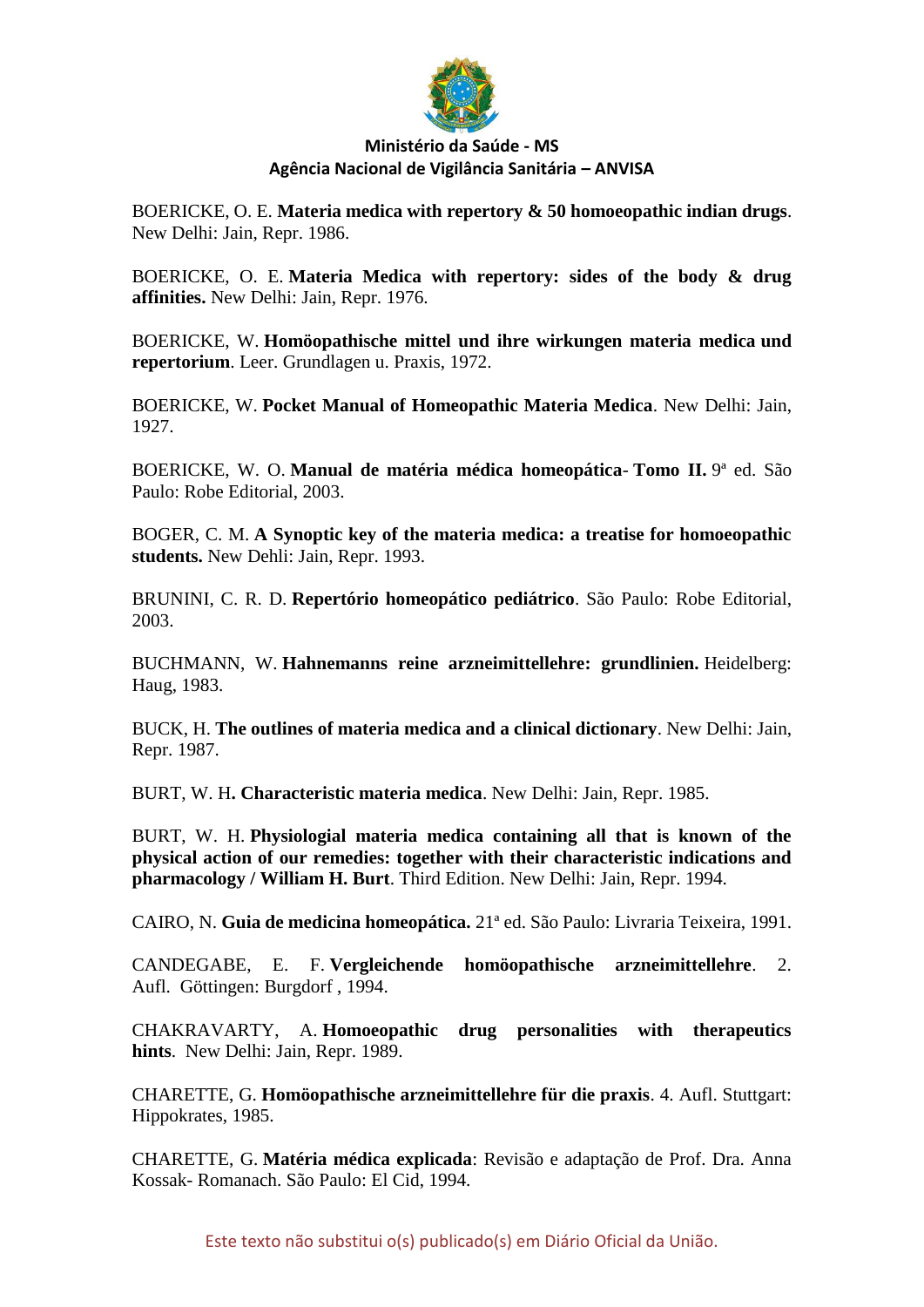

CHOUDHURI, N. M. **A study on materia medica and repertory**. New Delhi: Jain, Repr. 1986.

CHOUDHURI, N. M. **A study on materia medica: an ideal text book for homoeopathic students**. New Dehli: Jain, Repr. 1994.

CLARKE, J. H. **A dictionary of practical materia medica.** New Delhi: Jain, Repr. 1985.

CLARKE, J. H. **A dictionary of practical materia medica.** New Delhi: B.Jain, 1976.

COMISSION D MONOGRAPHS ("Aufbereitungsmonographien für Arzneimittel der homöopathischen Therapierichtung"), published in the Official Federal Bulletin of the German Federal Institute for Drugs and Medical Devices (BfArM).

COWPERTHWAITE, A. C. **A text-book of materia medica and therapeutics: characteristical, analytical and comparative**. 13ª ed. New Dehli: Jain, 1993.

DEMARQUE Denis; JOUANNY Jacques; POITEVIN Bernard; SAINT-JEAN Yves; MASSON Jean-Louis. **Pharmacology and homeopathic materia medica**. 3rd edition. Paris : CEDH 2015.

DEWEY, W. A. **Homöopathie in frage und antwort: teil 1. materia medica**. - Berg: Organon, 1986.

DEWEY, W. A. **Homöopathische grundlagen in frage und antwort: homöopathisches lehrund lernbuch.** 6 Aufl. Heidelberg: Haug, 1987.

DEWEY, W. A. **Katechismus der reinen arzneiwirkungslehre: unter der berücksichtigung der homöopathie, der pharmakologie und der homöopathischen pharmazie als einführung in die homöopathische praxis für ärzte und studierende**. 5. Aufl. - Ulm/Donau: Haug, 1958.

DORCSI, M. **Homöopathie. Bd. 5: Arzneimittellehre**. 2. verb. u. erw. Aufl. Heidelberg: Haug, 1983.

DORCSI, M. **Homöopathie. Bd.2: Ätiologie**. 4. Aufl. Heidelberg: Haug, 1985.

DORCSI, M. **Homöopathie. Bd.4: Organotherapie**. 5. Aufl. Heidelberg: Haug, 1985.

DUFILHO, R. **Fichas de matéria médica homeopática**: o piano homeopático. São Paulo: Andrei, 2000.

DUNHAM, C. **Lectures on materia medica**. 5ª ed. New Delhi: Jain, Repr. 1991.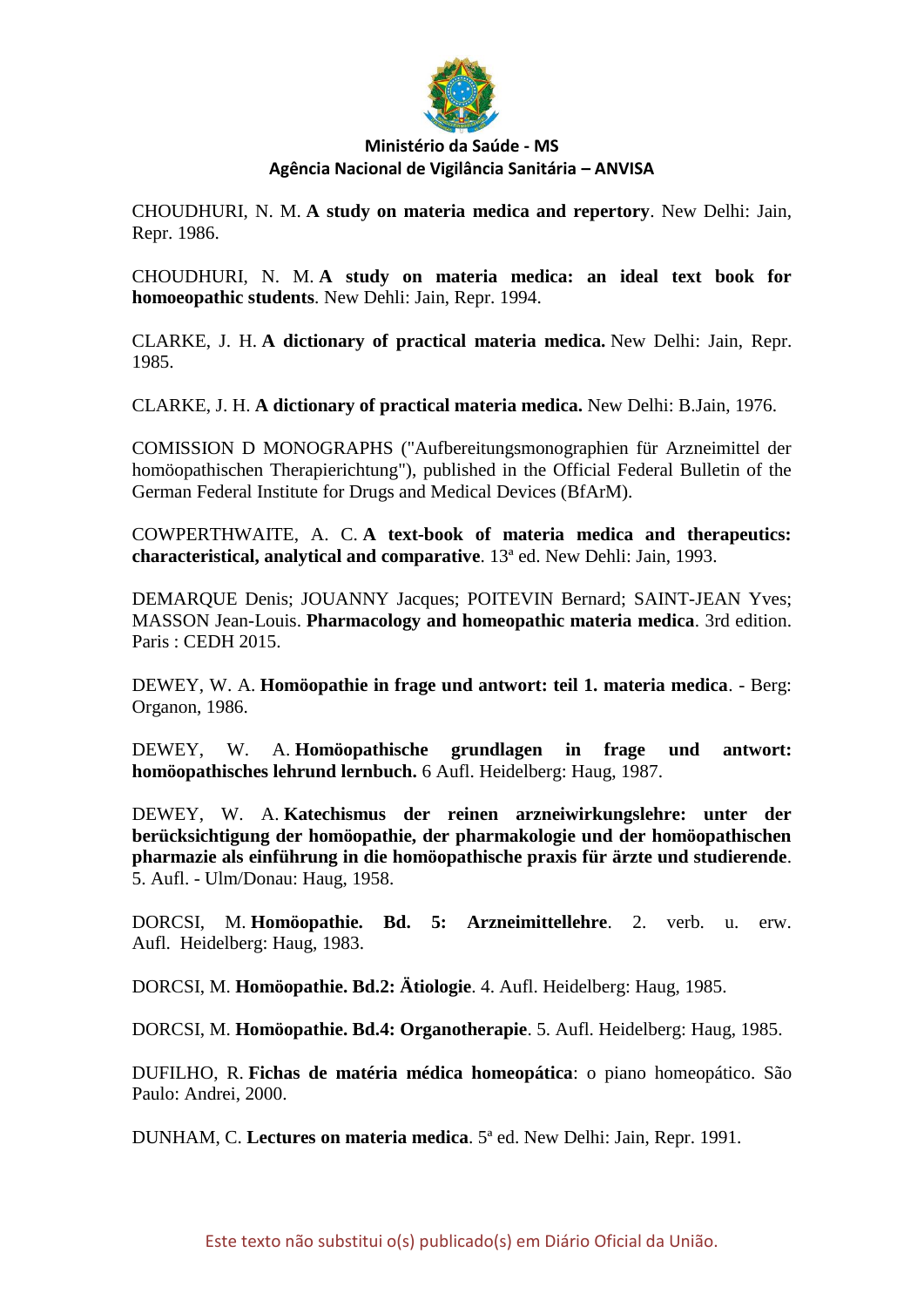

EIZAYAGA, F. X. **El Moderno repertório de Kent.** Buenos Aires: Ediciones Marecel, 1981.

FARRINGTON, E. A. **Klinische arzneimittellehre: eine reihe von vorlesungen**. Leipzig: Schwabe, 1891.

FARRINGTON, E. A. **Matéria clínica médica.** México. Escuela tipográfica Cristobal Colon, 1933.

FELLENBERG-ZIGLER, A. VON. **Homöopathische arzneimittellehre**. 16. Auflage. Heidelberg: Haug, 1977.

FELLENBERG-ZIGLER, A. VON. **Homöopathische arzneimittellehre**. 9. Aufl. - Leipzig: Schwabe, 1919.

GENNARO, A. R. **Remington Farmacia**. 17 ed. Buenos Aires: Editorial Medica Panamericana, v.1-2, 1987.

GENTRY, W. D. **The rubrical and regional text-book of the homoeopathic materia medica: section on the urine and urinary organs**. New Delhi: Jain, Repr.1983.

GESAMMELTE ARZNEIMITTELPRÜFUNGEN AUS STAPFS. **Archiv für die homöopathische heilkunst**(1822-1848) / hrsg. v. K.-H.Gypser ;A. Waldecker. - Bd.1-3. Heidelberg: Haug, 1991.

GESSNER, O. ORZECHOWSKY, G. (HRSG). **Gift-und arzneipflanzen von mitteleuropa**. 3. Auflage. - Heidelberg, 1974.

GIBSON, D. **Studies of homoeopathic remedies. - beaconsfield: beaconsfield**, 1987.

GLADWIN, F. E. Die. **Materia-medica-familie** - 2. erw. Auflage. Heidelberg: Haug, 1985.

GROSS, R. H. **Comparative materia medica** / ed. C. Hering. New Delhi: Jain, Repr. 1993.

GUTMAN, W. **Grundlage der homöopathie und das wesen der arznei: eine neudarstellung von arzneibildern.**2. erw. Auflage - Heidelberg Haug; 1987.

HAHNEMANN, S. **Chronische krankheiten : materia medica teil**. Berg: Organon, 1983.

HAHNEMANN, S. **Doenças crônicas**. São Paulo: Homeopática Brasileira, 1998. Vol I.

HAHNEMANN, S. **Matéria médica pura**. São Paulo: Homeopática Brasileira, 1998. Vol. I e II.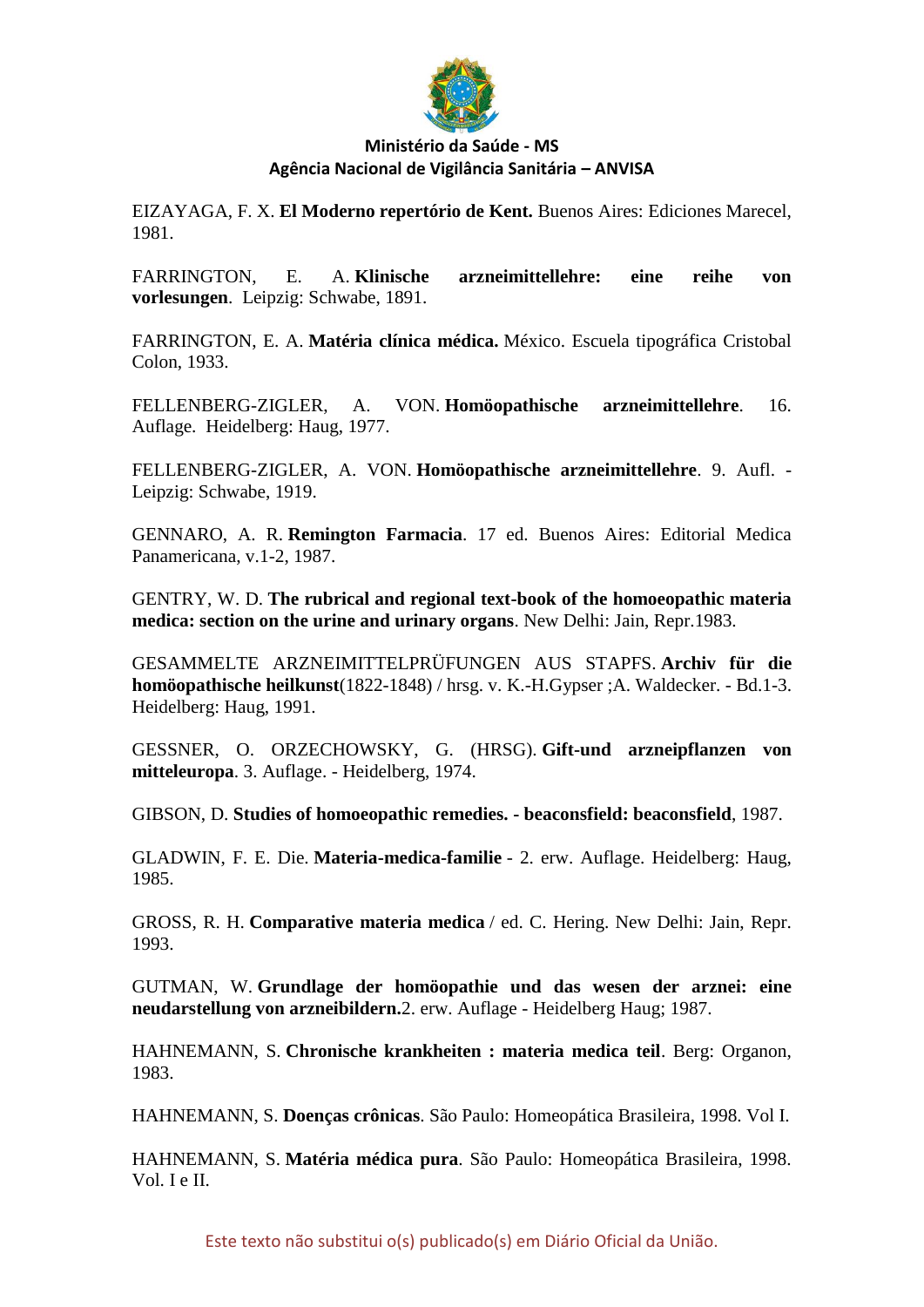

HAHNEMANN, S. **Reine arzneimittellehre**. Bd. 1-6. Unveränd. Nachdruck von 1826. Heidelberg: Haug, 1991.

HAHNEMANN, S.; FIMMWLSBERG, J.; KÜNZLI V. **Chronische krankheiten: theoretischer teil**. Berg: Organon, 1983.

HALE, E. M. **Materia medica and special therapeutics of the new remedies**. New Delhi: Jain, 1991.

HEINIGKE, C. **Dr. Carl Heinigke`s handbuch der homoeopathischen arzneiwirkungslehre**. 2. Aufl. Leipzig: Schwabe, 1905.

HERING, C. **Condensed materia medica**. Fourth Edition. New Delhi: Jain, Repr. 1991.

HERING, C. **Guiding symptoms.** New Delhi: B. Jain Publishers, 1971.

HERING, C. **Kurzgefaßte arzneimittellehre** Band I. u. II**.** Berlin: Berliner Verein homöopathischer Ärzte, 1889.

HERING, C. **Kurzgefaßte arzneimittellehre**. 3. rev. verm. u. best. Aufl. Göttingen: Burgdorf, 1985.

HERING, C. **The Guiding symptoms of our materia medica**. Band 1-10. - New Delhi: Jain, 1991.

HODLER, J. **Homéopathie par les sels biochimiques et les minéraux: guide pratique**. Soissons: Adrillion, 1982.

HORVILLEUR, A. **Enzyklopädie der homöopathischen therapie**. Heidelberg: Haug, 1987.

HORVILLEUR, A. **Vademecum da prescrição em Homeopatia.** São Paulo: Andrei, 2003.

HUGHES, R. **A Manual of pharmacodynamics**. Sixth Edition. New Delhi: Jain, Repr. 1991.

HUGHES, R.; DAKE, J. P. **A cyclopaedia of drug pathogenesy**. New Delhi: Jain, Repr. 1988.

JAHR, G. H. G. **Leitfaden zur ausübung der Homöopathie. Nachdr. d. Ausg. Leipzig, Bethmann's, 1854**. Heidelberg: Arkana, 1984.

JOUANNY, J. **The essential of Homeopathic**. France: Boiron Lab, 2000.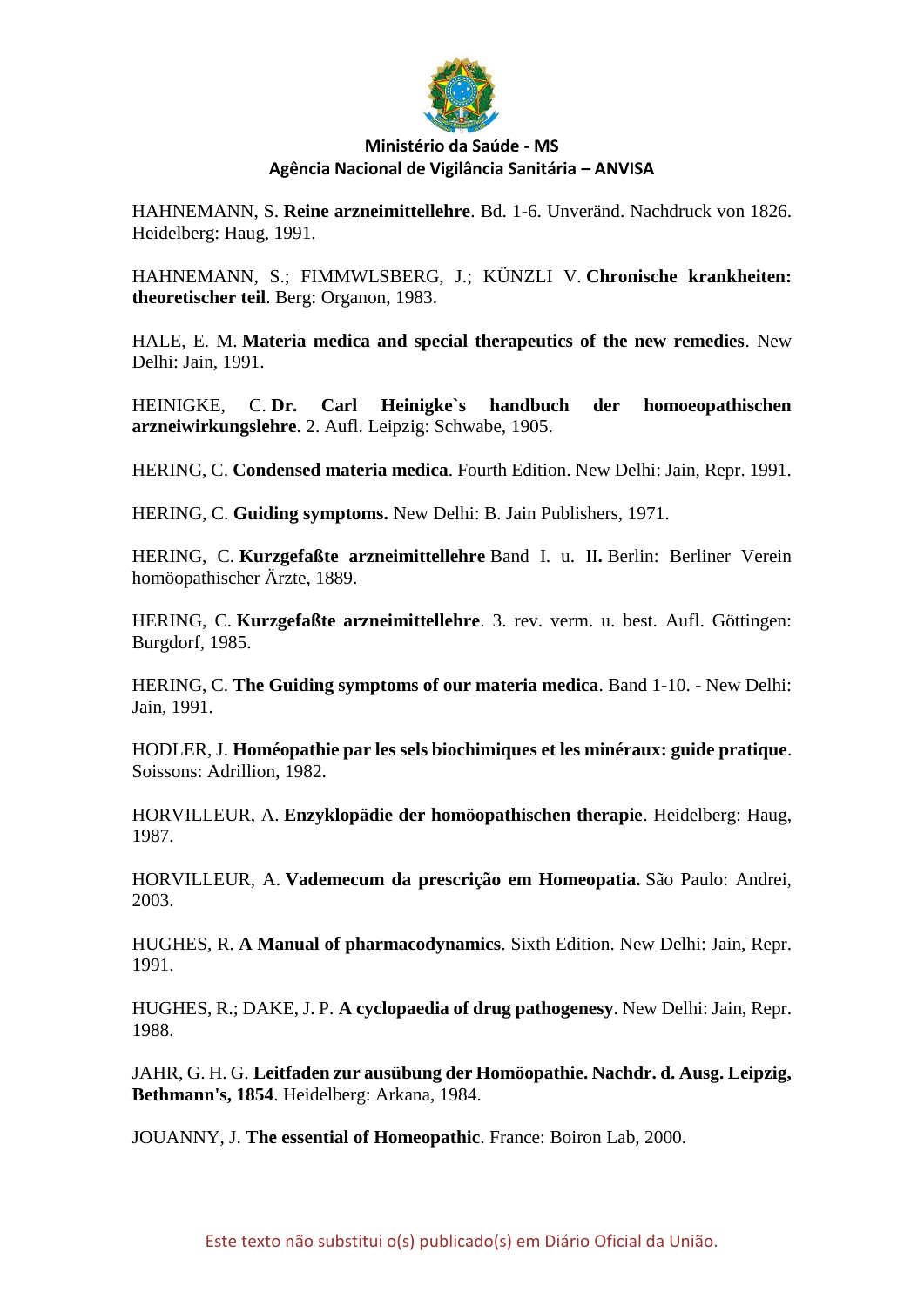

JOUANNY, J. **The essentials of homeopathic materia medica**. Bordeaux: Boiron, 1980.

JULIAN, O. A. **Dictionnaire de matière médicale homéopathique: les 130 nouveaux homéothérapiques.**Masson: Paris, 1981

JULIAN, O. A. **Materia medica der nosoden**. 5. Aufl. - Heidelberg: Haug, 1983.

JULIAN, O. A. **Materia medica of new homoeopathic remedies**. Beaconsfield: Beaconsfield, 1979.

JULIAN, O. A. **Matière médicale d'Homéopathie: cent nouveaux et anciens remèdes réexpérimentés**. Paris: Peyronnet, 1971.

JULIAN, O. A. **Dictonary of homoeopathic materia medica of 131 new homoeotherapeutics**. New Delhi: Jain, Repr. 1994.

KASTNER, R. F. **Bönninghausens physiognomik der homöopathischen arzneimittel und ihre arzneiverwandtschaften**. Heidelberg : Haug, 1995.

KENT, J. T. **Kents arzneimittelbilder: vorlesungen zur homöopathischen materia medica / neu übers. u. hrsg. v. Edward Heits**. 8. Aufl. - Heidelberg: Haug, 1990.

KENT, J. T. **Lectures on homoeopathic materia medica together with Kent's "New Remedies" incorporated and arranged in one alphabetical order / v. James Tyler Kent**. New Delhi: Jain, Repr. 1993.

KENT, J. T. **Matéria médica**. Rio de Janeiro: Luz Menescal editores, 2002. Vol I e II.

KENT, J. T. **New remedies, clinical cases, lesser writings, aphorisms and precepts**. New Delhi: Jain, Repr. 1992.

KENT, J. T. **Repertory of the Homeopathic Matéria médica**. 6ª ed. New Delhi: World Homeop. Links, 1982.

KHANNA, A. **Live Materia medica: illustrated cum rhymed materia medica of the polychrest remedies.** 1. Indian Ed. New Dehli: Jain, 1989.

KOLLITSCH, P. **Homéopathie: Matière médical thérapeutique.** - Genève: Helios, 1989.

LATHOUD, F. **Estudos de matéria médica homeopática**. São Paulo: Robe Editorial, 2002.

LATHOUD, F. **Matéria médica homeopática**. 2ª ed. São Paulo: Editora Organon, 2004.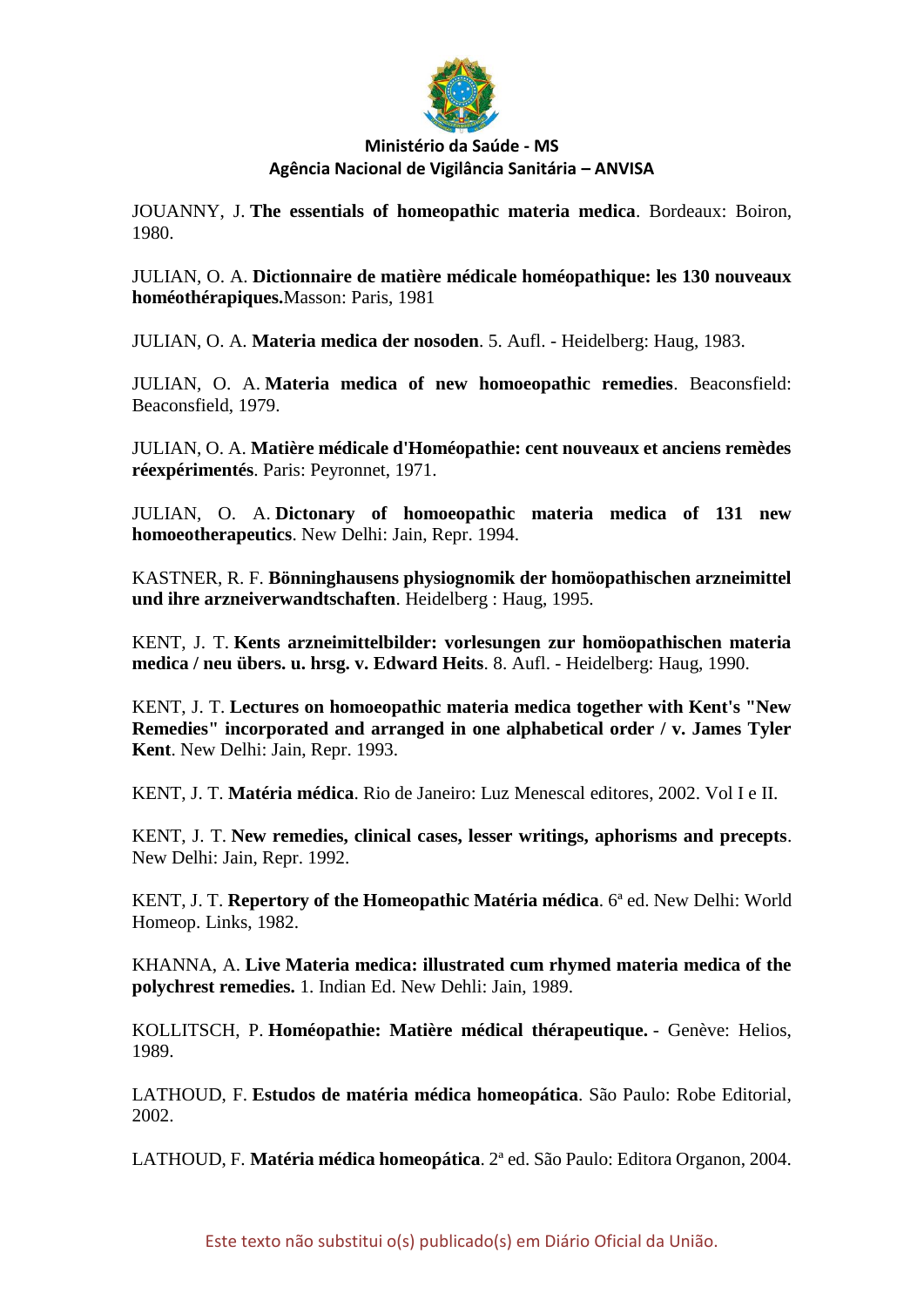

LATHOUD, J. A.: **Materia medica**. Band 1-3. Berg am Starnberger See: Organon, 1986.

LEESER, O. **Lehrbuch der Homöopathie: Bd. A, B I, B II; C: Arzneimittellehre**. Heidelberg: Haug, 1961-77.

LEESER, O. **Lehrbuch der Homöopathie: Bd.2: Mineralische Arzneistoffe**. Heidelberg: Haug, 1987.

LIPPE, A. D. **Text book of materia medica**. New Delhi: Jain, Repr. 1992.

MacFARLAN, M. **Provings and clinical observations with high potencies**. First Edition. - New Delhi: [o.V.], 1990.

MADAUS, G. **Lehrbuch der biologischen Heilmittel**. Leipzig: Thieme, 1938.

MADAUS, G. **Lehrbuch der Biologischen Heilmittel: Bd. I - III**. Nachdruckauflage - Hildesheim [u.a.] : Ohlms, 1976.

MANDL, E. **Arzneipflanzen in der Homöopathie**. Wien: Maudrich, 1985.

MANDL, E. **Tiere, minerale und andere heilmittel in der Homöopathie: Eine ill**. **Auswahl.** Wien: Maudrich, 1992.

MARTINDALE. **The complete drug reference**. 32 ed. Kathleen Parfitt, Pharmaceutical Press, Taunton Massachusetts, USA, 1999.

MATHUR, K. N. **Systematic materia medica of homoeopathic remedies with totaly of characteristic symptoms: comparisons and various indications of each remedy.** New Delhi: Jain, Repr. 1992.

MEZGER, J. **Gesichtete homöopathische arzneimittellehre band II**. 8. Aufl. - Heidelberg: Haug, 1988.

MEZGER, J. **Gesichtete homöopathische arzneimittellehre**. **Bd. I u. II.** 4. verb. u. erw. Aufl. - Heidelberg: Haug, 1977.

MIRILLI, J. A. **Matéria médica temática**. São Paulo: Robe Editorial, 1996.

NASH, E. B. **Indicações características de terapêutica homeopática.** Rio de Janeiro: Ed. Bras. da Federação Bras. de Homeopatia, 1979.

NASH, E. B. **Leaders in homeopathic therapeutics with grouping and classification**. New Delhi: Jain, 1987.

NASH, E. B. **Leitsymptome in der homöopathischen therapie**. 15. Aufl. - Heidelberg: Haug, 1988.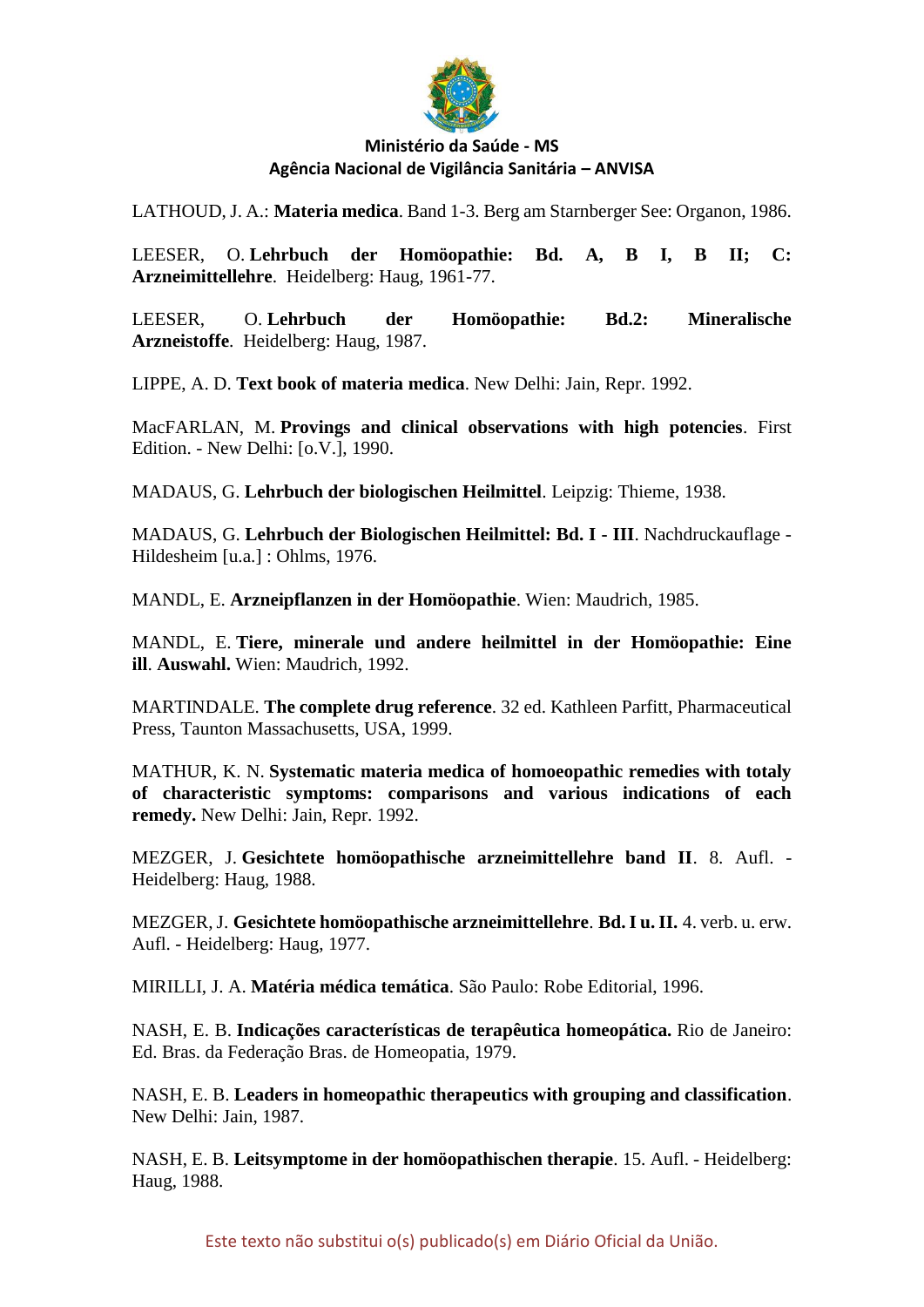

NASH, E. B. **Leaders in homoeopathic therapeutics.** New Delhi: B. Jain.

NETIEN, G.;TRAISNEL, M.;VERAIN, A. Galenica 16 – **Médicaments homeopathiques - notions pratiques de pharmacie homeopathique**. 2.ed. Paris: Technique et Documentation, 1986.

NOACK, A.; TRINKS, C. F. **Handbuch der homöopathischen arzneimittellehre**. Bd. 1-2. Unveränd. Nachdr. v. 1843 u. 1847. Göttingen: Burgdorf, 1984.

**PHARMACOTECHNIE ET MONOGRAPHIES DE MÉDICAMENTS COURANTS**. Lyon: Syndicat des Pharmacies et Laboratoires Homéopathiques, 1979, v. I.

**PHARMACOTECHNIE ET MONOGRAPHIES DE MÉDICAMENTS COURANTS**, Lyon: Syndicat des Pharmacies et Laboratoires Homéopathiques, 1982, v. II.

PIERCE, W. I. **Plain talks on materia medica with comparisons**. New Delhi: Jain, Repr. 1988.

POSSART, A. **Homöopathische arzneimittellehre aller in den jahren 1850-1962 geprüften Mittel: Bd. 1-3**. Göttingen: Burgdorf, 1986.

PULFORD, A; PULFORD, D. T. **Homoeopathic materia medica of graphic drug pictures and clinical comments.** Repr. New Delhi: Jain, 1992.

RIBEIRO FILHO, A. **Repertório de sintomas homeopáticos.** São Paulo: Editora Organon, 2005.

ROBERTS, H. A. **The study of remedies by comparison**. New Delhi: Jain, Repr. 1991.

ROBERTS, H. A. **O Estudo dos medicamentos por comparação.** Trad. de Tarcísio de F. Bazílio. São Paulo: Robe editorial, 1996.

ROYAL, G. **Abriß der homöopathischen arzneimittellehre.** Regenburg: Sonntag, 1926.

SCHOELER, H. **Kompendium der wissenschaftlichen und praktischen Homöopathie**. Leipzig: Schwabe, 1940.

SCHROYENS, F. **Synthesis**. London: Homeopathic Book Publ., 1993.

SEUTEMANN, S. R. Kastner, Raimund F.: **Homöotherapie mit Bio-Katalysatoren**. Heppenheim: Kastner, 1979.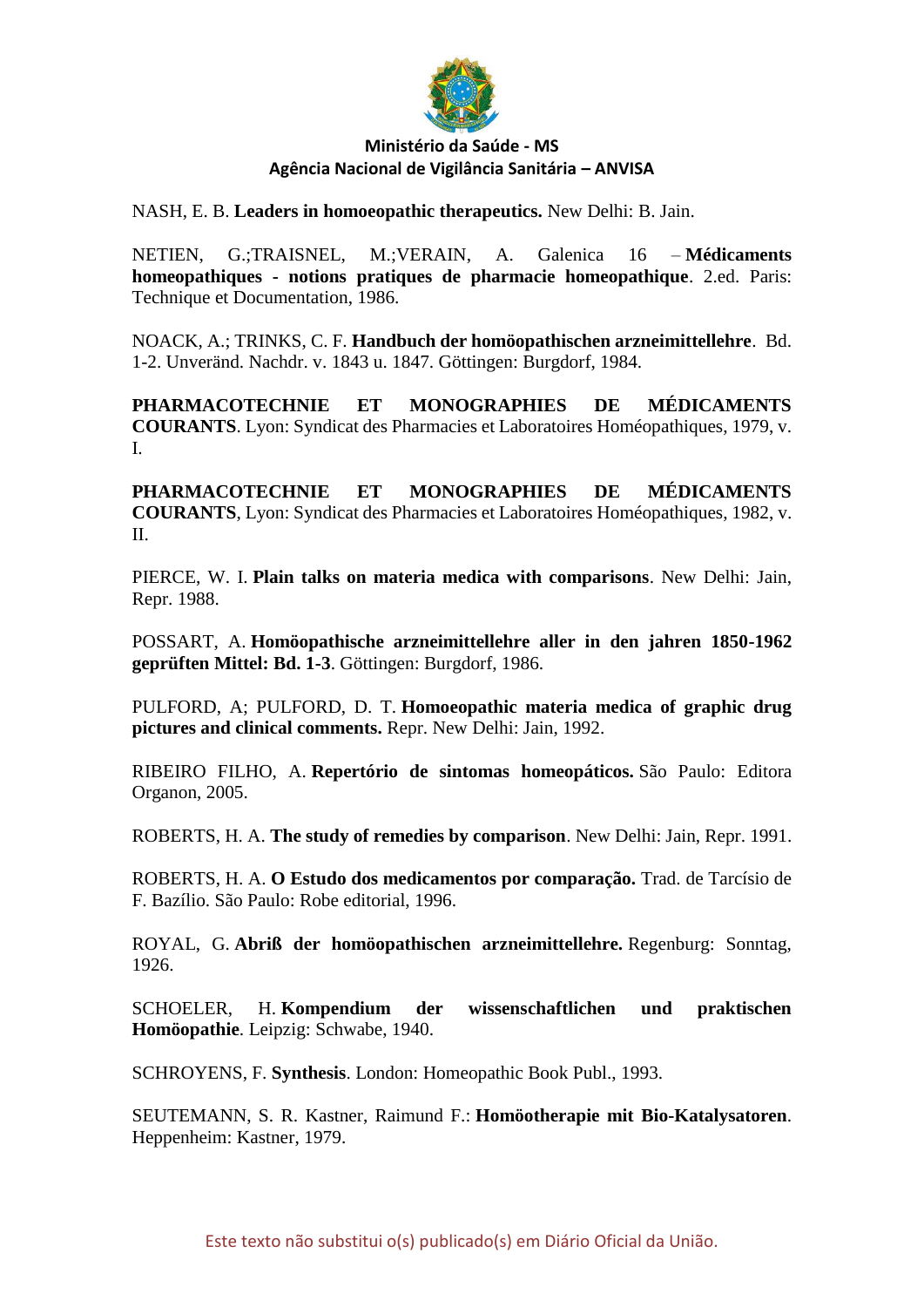

SHINGHAL, J. H. **Graphic Pictures of selected remedies with repertory and therapeutic index**. New Delhi: Jain, Repr. 1991.

STAUFFER, K. **Klinische homöopathische arzneimittellehre**. 7. Aufl. Regensburg: Sonntag, 1978

STAUFFER, K. **Klinische homöopathische arzneimittellehre**. - 9. Aufl. -Regensburg: Sonntag, 1984.

STAUFFER, K. **Stauffers Homöopathisches taschenbuch: Kurzgefaßte therapie und arzneimittellehre zum gebrauche für die ärztliche praxis / Martin Schlegel**. 17. Aufl. - Haug: Heidelberg, 1977.

STAUFFER, K. **Stauffers homöopathisches taschenbuch: Kurzgefaßte therapie und arzneimittellehre zum gebrauche für die ärztliche praxis /Martin Schlegel.** 9. Aufl. Haug: Ulm, 1965.

STIEGELE, A. **Homöopathische arzneimittellehre**. Stuttgart: Hippokrates, 1949.

TESTE, A. **The homoeopathic materia medica: arranged systematically and practically**. New Delhi: Jain, Repr. 1992.

TÉTAU, M. **Matière médicale homéopathique clinique et associations biothérapeutiques.** Paris: Maloine, 1983. Tome I + II.

TYLER, M. L. **Retratos de medicamentos homeopáticos.** São Paulo: Santos Editora, 1999. Vol. I e II.

VAKIL, P. **Provings and clinical symptoms of new, old and forgotten remedies**. First Edition. Bombay: VHP Vakil Homoeopathic Prakashans, 1992.

VANNIER, L. & POIRIER, J. **Matéria médica homeopática.** México: Ed. Porrua, 1979.

VANNIER, L.; POIRIER, J. **Précis de matière médicale homéopathique**. Paris: Doin, 1985.

VARMA, P. N.; VAID, I. **Encyclopaedia of homoeopathic pharmacopoeia with fingerprint testing, standardization methods, clinical uses and prescribed potencies**. New Dehli: Jain, 1995.

VERMEULEN, F. **Synoptic materia medica** 2. ed. Haarlem: Merlijn, 1993.

VIJNOVSKY, B. **Tratado de matéria médica**. São Paulo: Ed. Organon, 2003. Vol I, II e III.

VITHOULKAS, G. **Essenzen homöopathischer arzneimittel**. Frankfurt: Faust, 1986.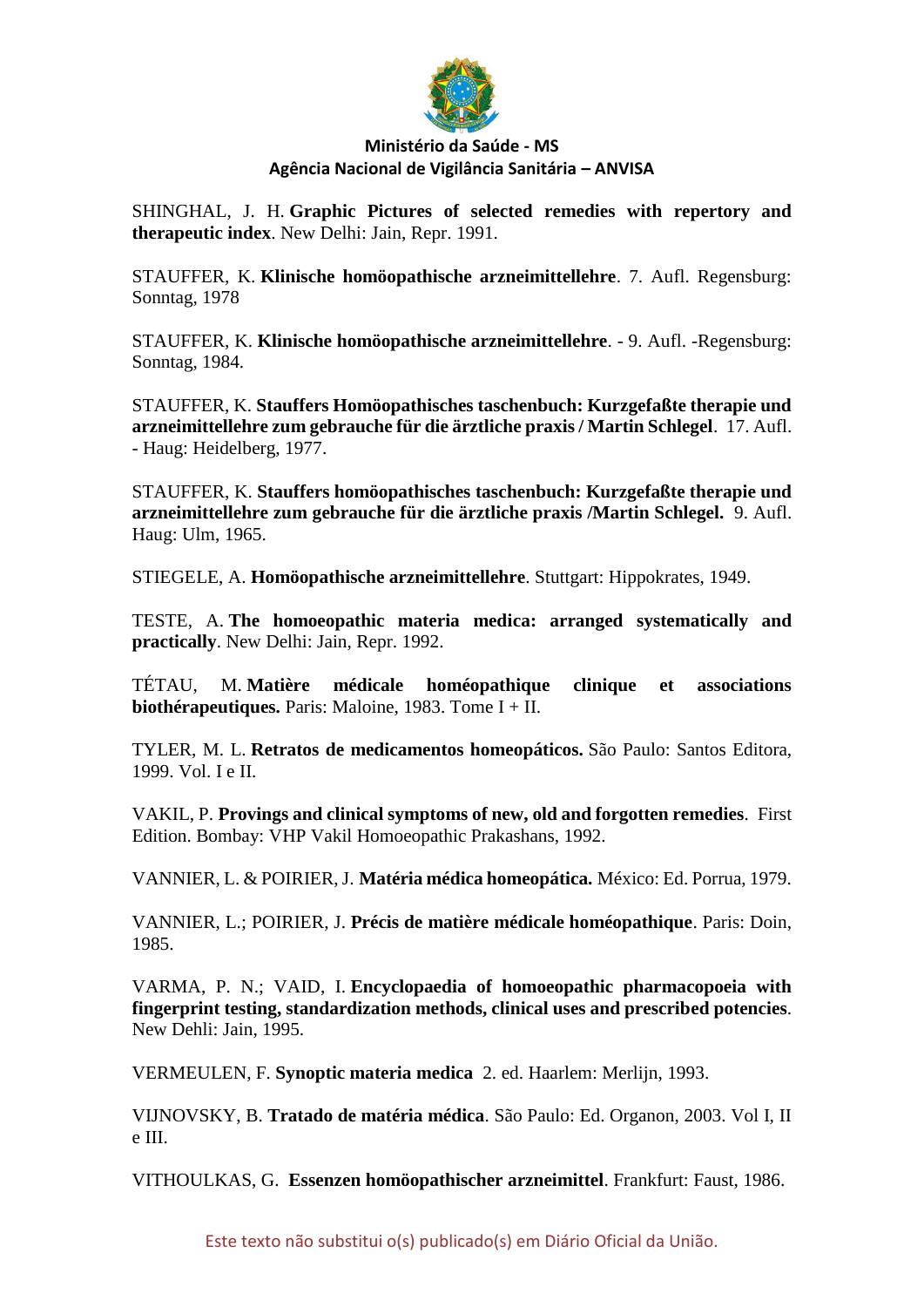

VOEGELI, A. **Leit- und wahlanzeigende symptome der Homöopathie**. Heidelberg: Haug, 1984.

VOISIN, H. **Manual de matéria médica para o clínico.** 2ª ed. São Paulo: Andrei ed., 1984.

VOISIN, H. **Materia medica des homöopathischen praktikers**. 2. verb. Aufl. Heidelberg: Haug, 1985.

WELLMER, W. **Fibel homöopathischer arzneimittelbilder: Eine kleine arzneimittellehre; die 40 wichtigsten mittel und 33 nebenmittel**. Heidelberg: Haug, 1981.

WOODBURY, B. C. **Homoeopathic materia medica for nurses: the principles and practice of Homoeopathy with therapeutic Index**. Greenville: VanHoy, 1992.

ZIMMERMANN, W. **Homöopathische arzneitherapie: Eine kurzgefaßte integrierte Arzneimittellehre**. 2. Aufl. Regensburg: Sonntag, 1974.

ZINKE, K. J. **Ein homöopathie-leitfaden für die praxis/ von K. J. Zinke**. Krefeld: D. Münks Verl. f. Medizin, 1976.

Estudos clínicos, toxicológicos e estudos de patogenesia publicados em revistas indexadas em bases de dados de relevância científica, observando-se a categoria do medicamento (homeopático, anti-homotóxico ou antroposófico).

*Lista exclusiva para medicamentos anti-homotóxicos*

RECKEWEG, H. H. **Homoeopathia antihomotoxica: Eine gesichtete Arzneimittellehre. Bd. 1.** 1. Aufl. - Baden-Baden: Aurelia, 1980.

RECKEWEG, H. H. **Homoeopathia antihomotoxica: Eine gesichtete Arzneimittellehre. Bd. 1.** 3. Aufl. - Baden-Baden: Aurelia, 1983.

RECKEWEG, H. H. **Homoeopathia antihomotoxica: Symptomen- und modalitätenverzeichnis mit arzneimittellehre.** 6. Aufl. - Baden-Baden: Aurelia, 1999.

RECKEWEG, H. H. **Materia medica: homoeopathia antihomotoxica**. 4th Ed. Baden-Baden: Aurelia, 2002.

RECKEWEG, H. H. **Materia medica: homoeopathia antihomotoxica: a selective pharmacology**. 2. ed. Baden-Baden: Aurelia, 1991. Vol.1.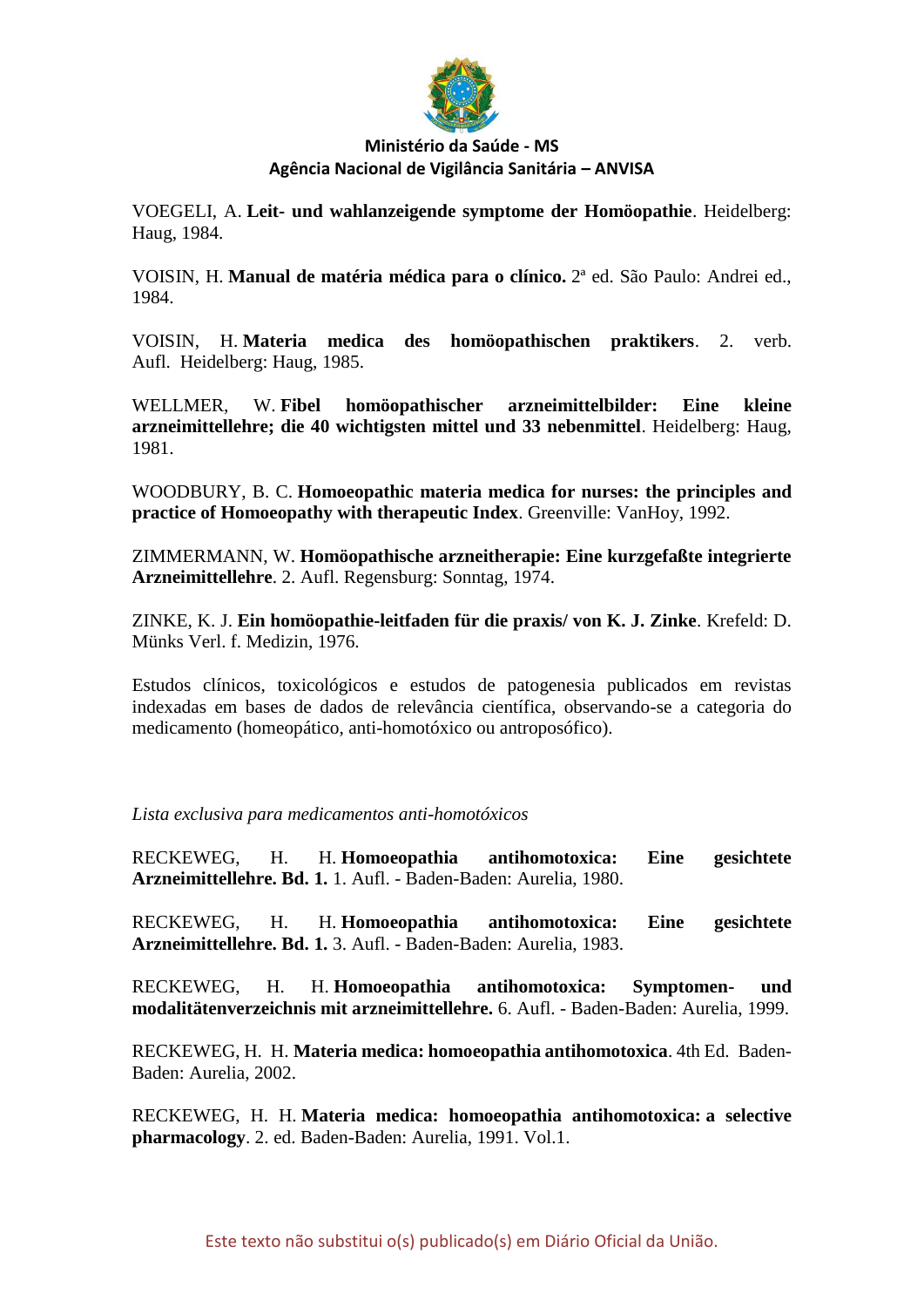

*Lista exclusiva para medicamentos antroposóficos*

ANTHROPOSOPHIC REMEDIES - **Monographs of the Commission C**. Filderstadt: Society of Anthroposophic Physicians in Germany, 1999. 956 p.

BOTT, V. **Medicina antroposófica, uma ampliação da arte de curar.** 3ª ed., São Paulo: Associação Beneficente Tobias, 1991. 400 p. Vol. 1 e 2.

GLÖCKLER, M. **Anthroposophic medicinal therapy for physicians and pharmacists**, Stuttgart: Wissenschaftliche Verlagsgesellschaft, 2005. 610 p. Vol. 1 e 2.

HUSEMANN, F.; WOLFF, O. **A imagem do homem como base da arte médica**. São Paulo: Editora Resenha Universitária, 1978. 1064 p. Vol 1, 2 e 3.

INTERNATIONAL ASSOCIATION OF ANTHROPOSOPHIC PHARMACISTS. **Anthroposophic pharmaceutical codex**, 2005. 131 p. Disponível em: < [http://www.iaap.org.uk/downloads/codex.pdf>](http://www.iaap.org.uk/downloads/codex.pdf). Acesso em: abr 2018.

KIENLE, G. S.; KIENE, H.; ALBONICO, H. U. **Anthroposophic medicine- effectiveness, utility, costs, safety.** Stuttgart: Schattauer, 2006. 350 p.

LINDEN, W. **Nascimento e infância: II - A criança doente**. 4ª ed., São Paulo: Editora Antroposófica, 1986. 236 p.

MORAES, W. A. **Medicina antroposófica: Um paradigma para o século XXI**. São Paulo: Associação Brasileira de Medicina Antroposófica, 2005. 384 p.

PELIKAN, W. **Healing plants- insights through spiritual science**. Spring Valley: Mercury Press, 1997. 396 p.

PELIKAN, W. **The secrets of metals**. 2ª ed. Herndon: Lindisfarne Books, 2006. 228 p.

SCHRAMM, H. M. **Booklet of remedies for the anthroposophic medicine**. Basel: Novalis Verlag, 1997. 623 p.

STEINER, R.; WEGMAN, I. **Elementos fundamentais para uma ampliação da arte de curar.** São Paulo: Editora Antroposófica, 2001. 104 p.

STEINER, R. **La ciência espiritual y la medicina**. Buenos Aires: Epidauro, 1989, 340 p.

VOGEL, H. H. **Finding remedies- spiritual knowledge of man and nature**. Natur Mensch Medizin Verlags, 2000.

WOLFF, O. **Anthroposophic medicine and its remedies**. Spring Valley: Mercury Press, 1988. 78 p.